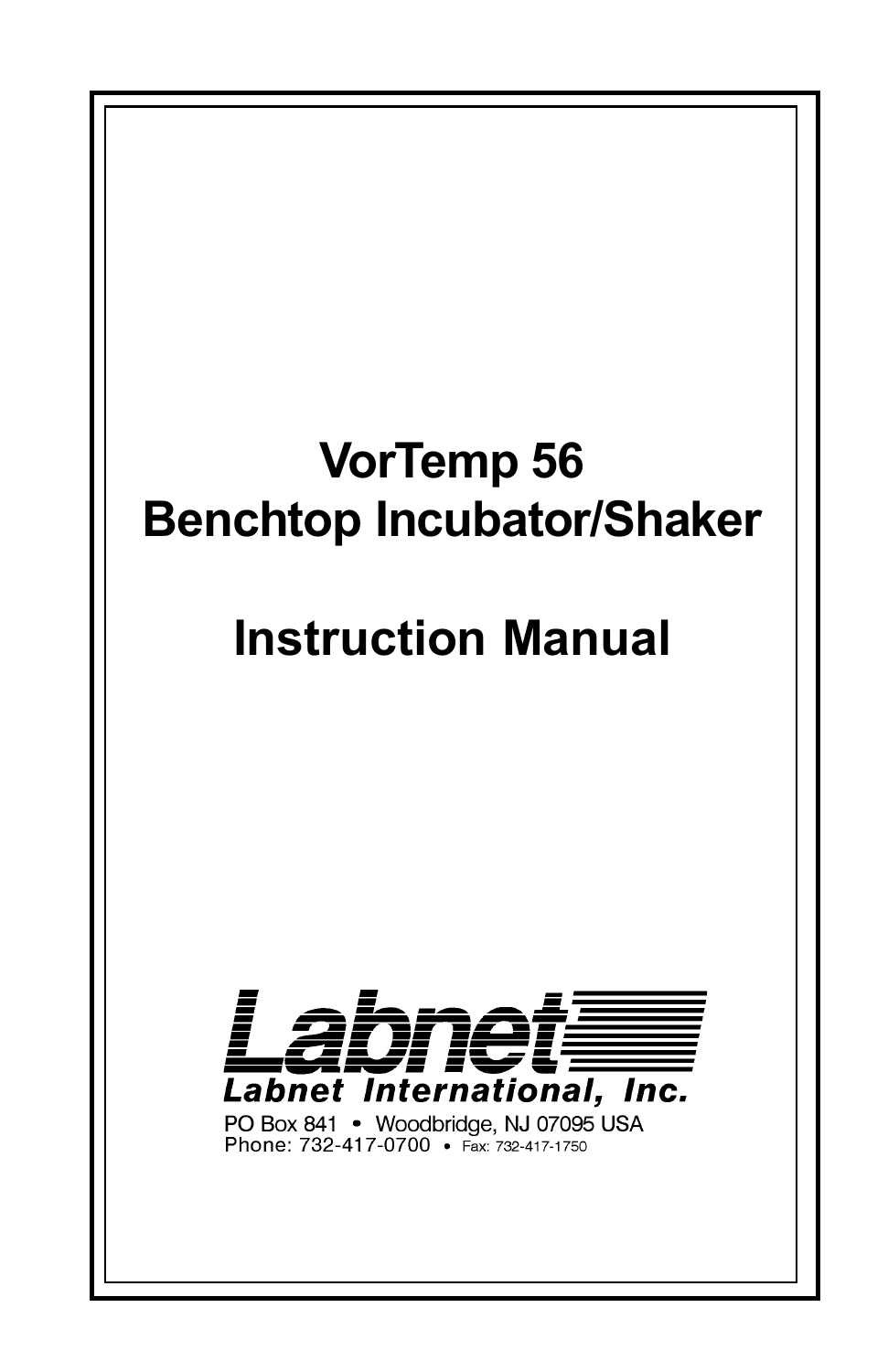Copyright October 1999, Labnet International Inc. All rights reserved.

Reproduction without prior written permission is prohibited. Information contained herein subject to change without notice.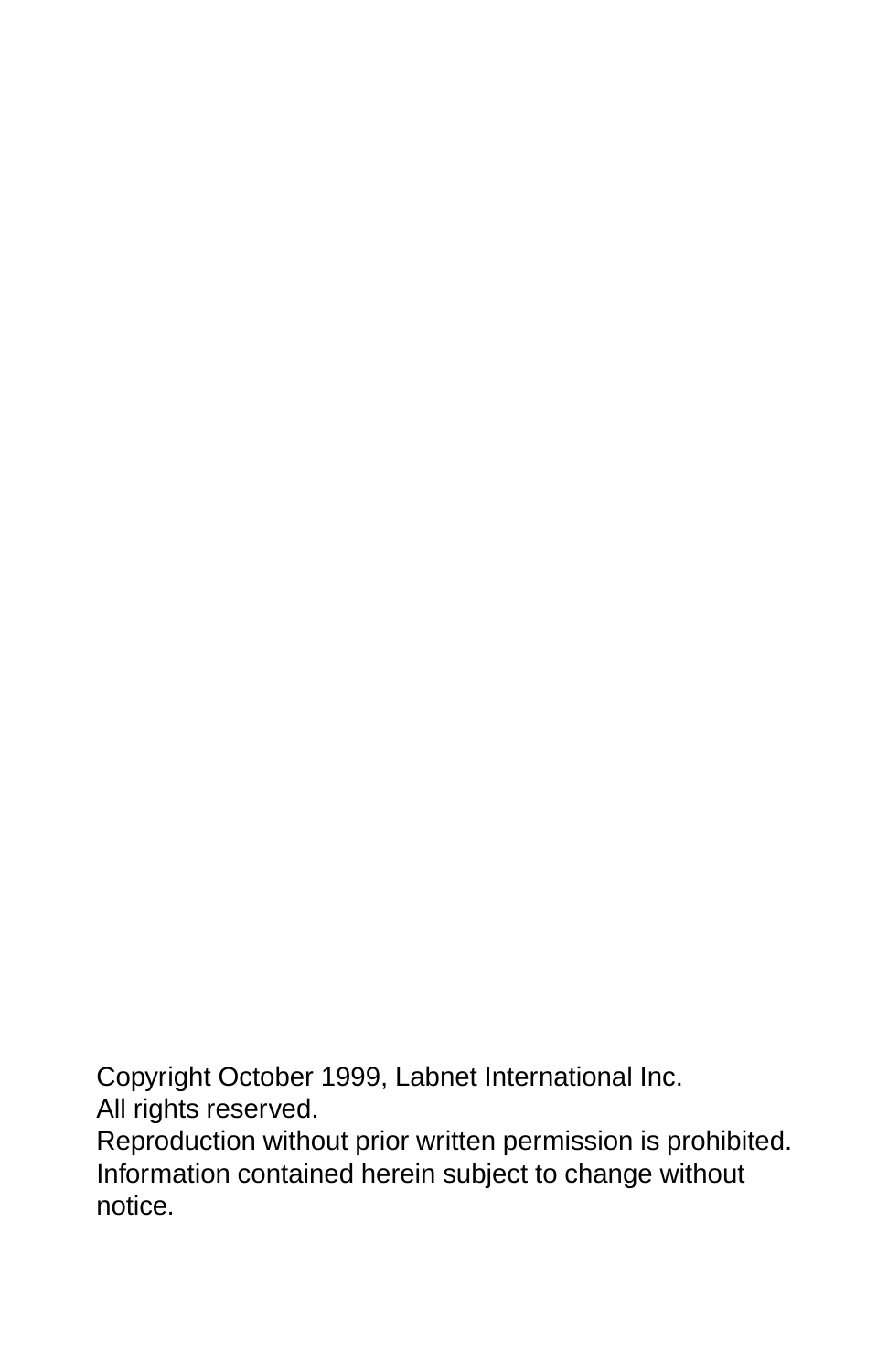# **Introduction**

The VorTemp 56 is a small benchtop shaker/incubator for samples in microtubes and microplates. It replaces two pieces of equipment, reduces time and conserves bench space. The VorTemp 56 is suitable for biological, biochemical and clinical laboratories where thermal shaking of samples is done routinely.

The VorTemp 56 is supplied with platforms for both microtubes and microplates. Changing of platforms is quick and simple. The tube platform will hold fifty-six 1.5/2.0ml tubes. Smaller tubes are accommodated through the use of adapters (sold separately). The microplate platform will accommodate 4 standard microplates or two deep well plates.

All operations, including speed, temperature and time are controlled by a microprocessor. Functions are set and displayed digitally. Speed is continuously variable from 200 to 1500rpm (max 1300rpm in 220V unit). Three rates of acceleration may be selected. The shaker orbit is 3mm. Temperature can be set and precisely controlled to a maximum of 100ºC. Time is set in 1 minute increments to 999 minutes.

The VorTemp 56 is constructed of heavy gauge, enamel coated steel. The housing resists corrosion and is easy to clean with a damp cloth. The unit is designed with a stable base for vibration free operation, even at maximum speed.

Before attempting to operate the VorTemp 56, read this instruction manual thoroughly. All persons operating this piece of equipment should review the Safety Precautions section of this manual.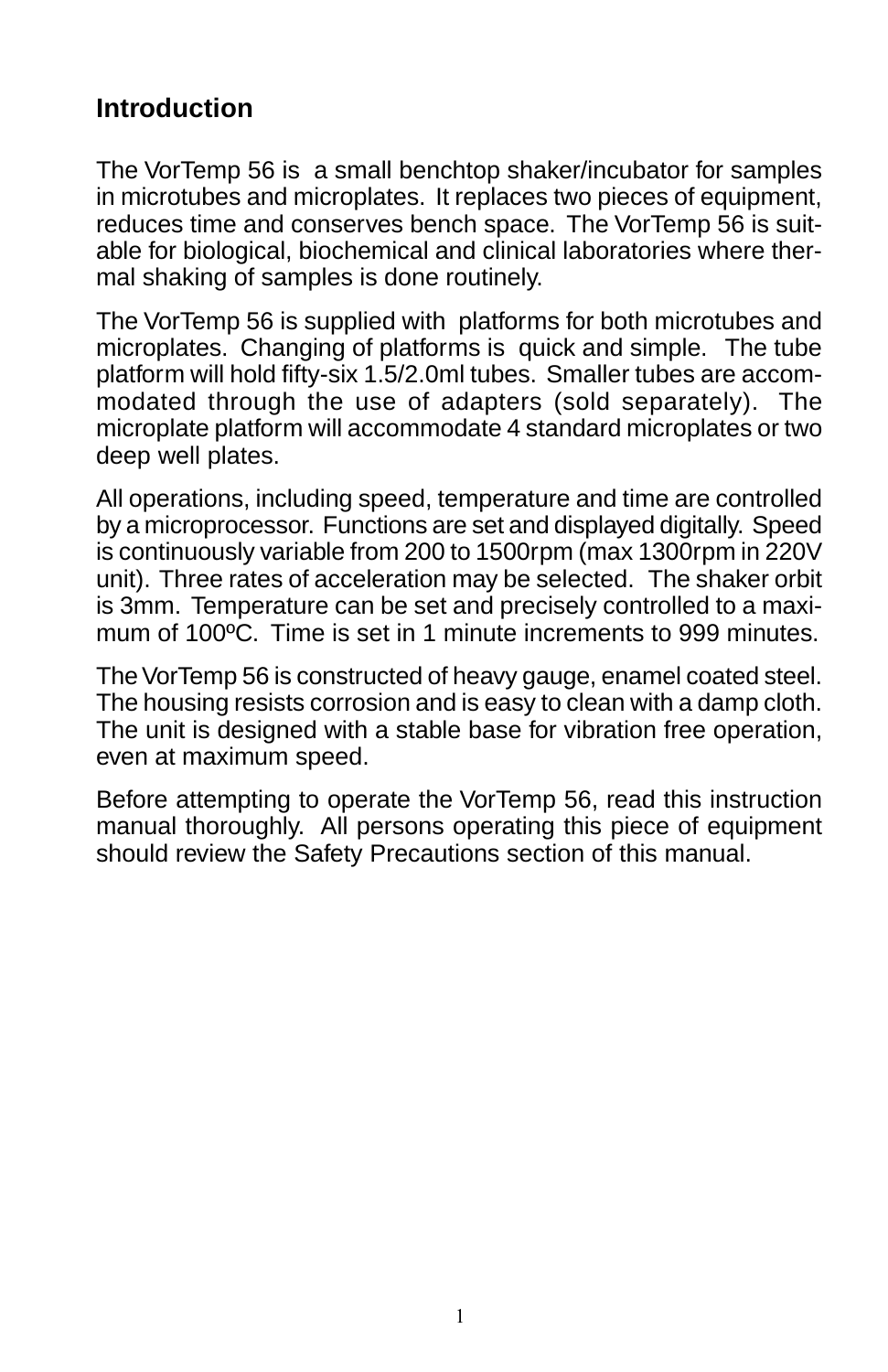# **Table of Contents**

| <b>Introduction</b>                    | 1            |
|----------------------------------------|--------------|
| <b>Warranty</b>                        | $\mathbf{2}$ |
| <b>Specifications</b>                  | 3            |
| <b>Unpacking and Installation</b>      | 3            |
| <b>Changing Platforms</b>              | 4            |
| <b>Operation</b>                       | 5            |
| <b>Safety Precautions</b>              | 9            |
| <b>Care and Maintenance</b>            | 9            |
| <b>Troubleshooting and Error Codes</b> | 10           |
| <b>Ordering Accessories</b>            | 11           |
| <b>Where to Call</b>                   | 11           |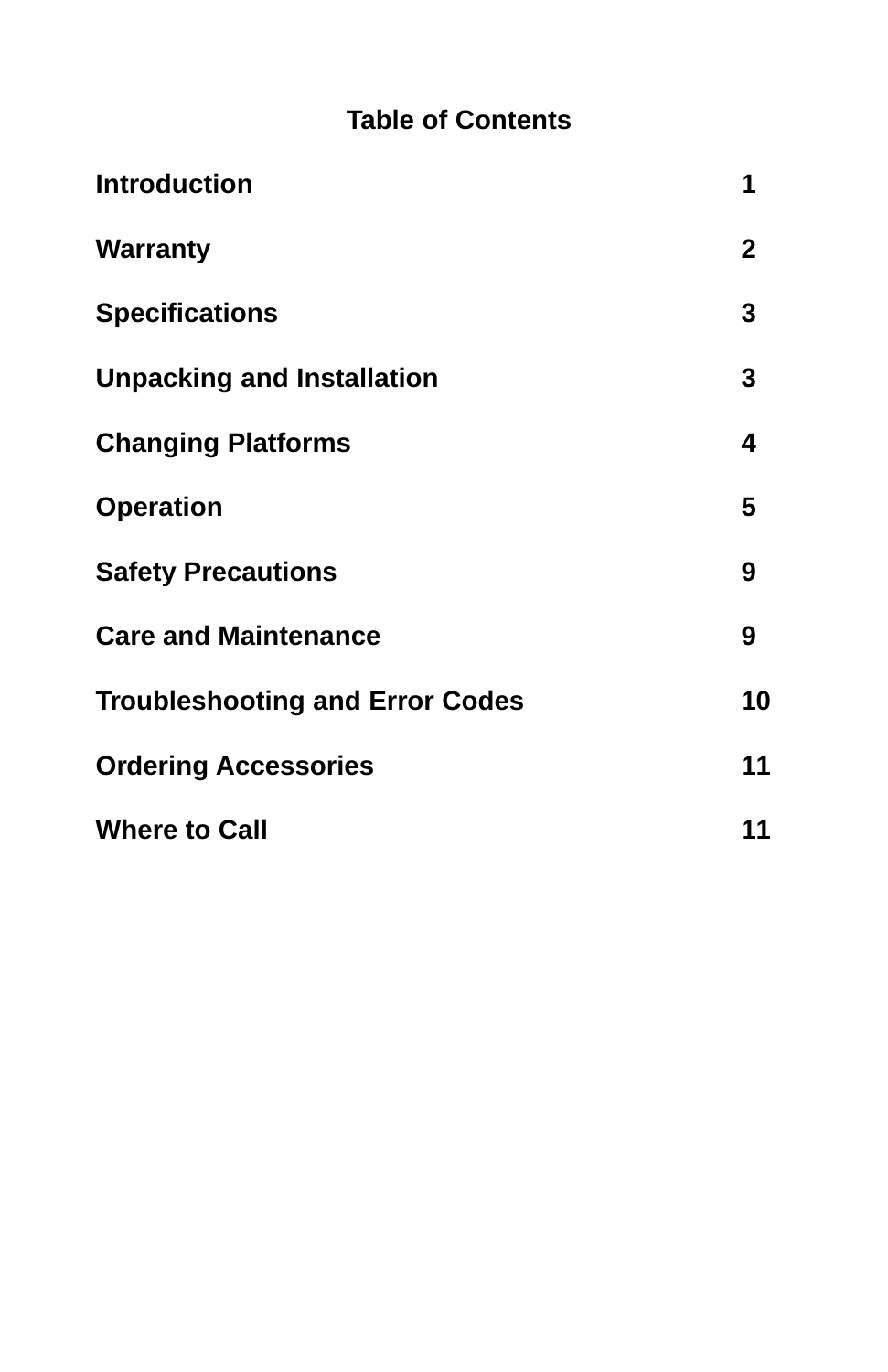## **Warranty**

Labnet International guarantees that the VorTemp 56 you have received meets its published specification. The VorTemp 56 is guaranteed to be free of defects in materials and workmanship for a period of one year from the date of purchase. This guarantee is valid only if the unit has been used in accordance with the instructions in this manual and for its intended purpose. Labnet International shall not be responsible for consequential damages or damages resulting from the abuse or misuse of this equipment. Labnet International's liability shall be limited to the repair or replacement of the unit or refund of the purchase price, at Labnet's discretion.

In the event that service is required, Labnet International's Service Department must first be contacted to receive a return authorization number.

Labnet International reserves the right to alter the specification of the VorTemp 56 without notice. This allows the incorporation of improvements as they are developed.

Please fill in the following information. This information will be required in the event that service becomes necessary.

**Serial Number Constanting the Series of Series and Series and Series and Series and Series and Series and Series and Series and Series and Series and Series and Series and Series and Series and Series and Series and Ser** 

**Date of Purchase Date of Purchase**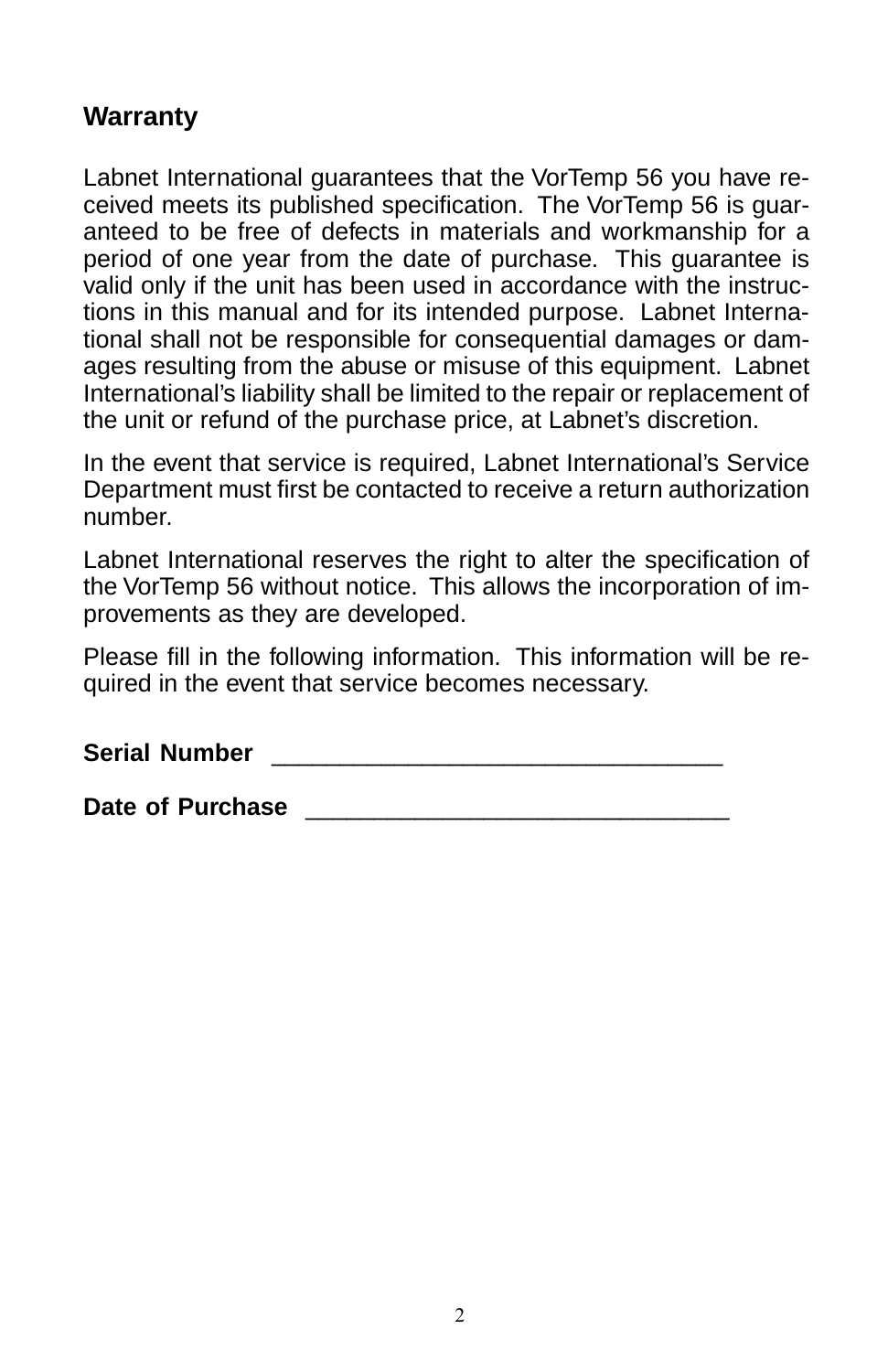# **Specifications**

Temperature range Temperature range Temperature uniformity Temperature uniformity Temperature display precision  $\qquad$  Absolute deviation  $\pm 1^{\circ}C$ Environmental operating temperature 0º to 40ºC Timer 1-999 minutes in 1 minute increments, momentary and hold functions Speed - 120V 200-1500rpm - 220V 200-1300rpm Display Digital Control Microprocessor Shaker orbit 3mm Power 515W Heater power 500W Maximum capacity 66 microtubes/4 microplates Dimensions (mm) 265W x 245D x 222H Weight 11kg

\*Note: Most microplates can not withstand temperatures as high as 100ºC. Check manufacturers specifications before using microplates in the VorTemp 56. \*\*Uniformity is dependent upon platform used, shaking speed and platform load. Specification given is for microtube platform, shaking between 500 and 1500rpm. Temperature uniformity when using microplates will be different.

## **Unpacking and Installation**

Upon receipt of the VorTemp 56, examine the exterior carton for damages. In the event of shipping damage, a claim must be filed with the transportation carrier within 10 days of receipt.

Remove the packing material and accessories from the box. Take care that the accessories are not thrown away with the packing material. Remove the packing material from around the VorTemp 56 and lift the unit out of the box. **Do not lift the VorTemp 56 by the lid!** Check that all items have been received. Included in the carton should be the following:

> VorTemp 56 unit Power cord Instruction Manual Microplate platform, 4 washers and attachment

bolts

Microtube platform (in unit) Tool for changing platforms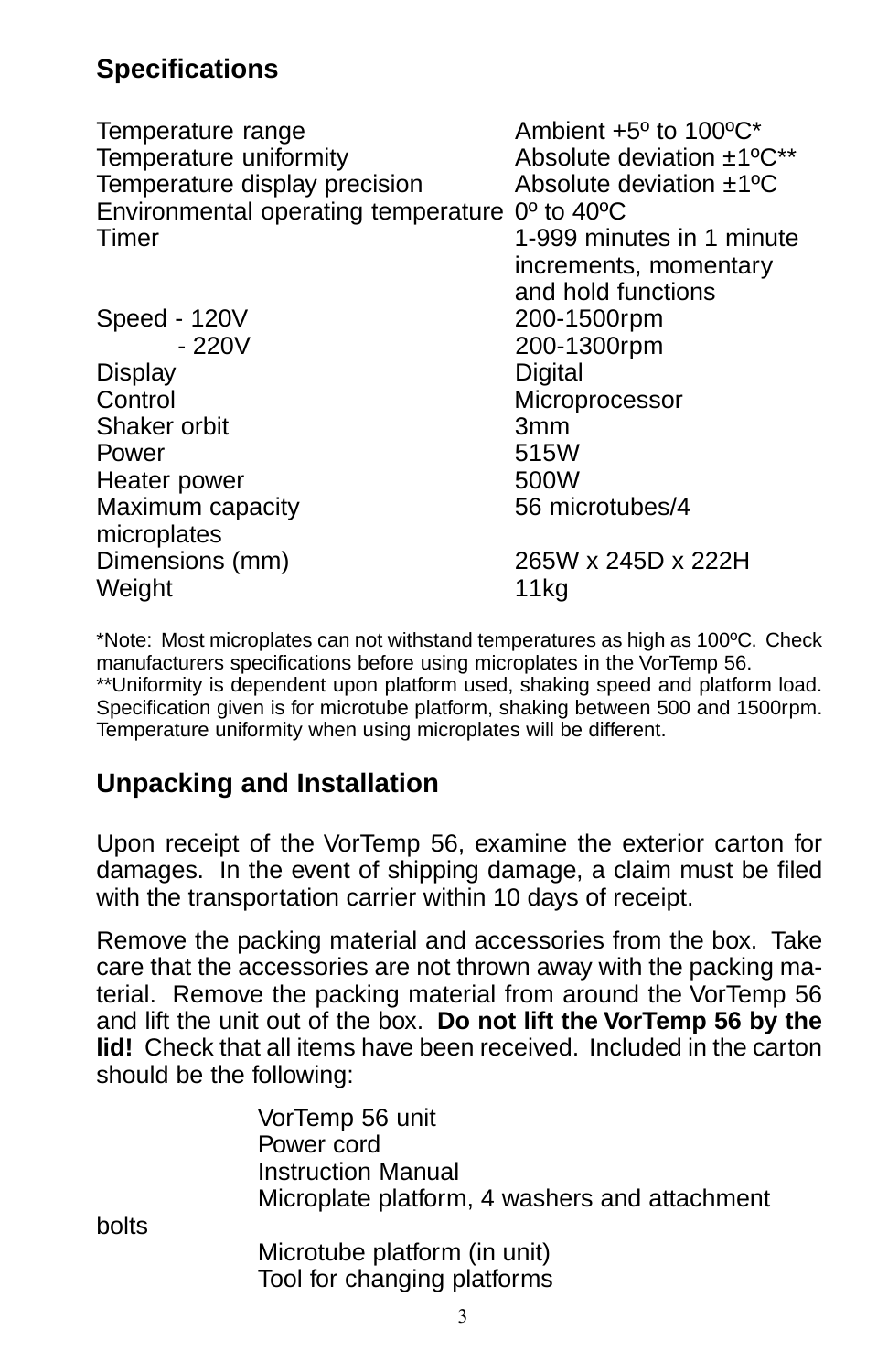If any of these items are missing, contact Labnet International's Service Department immediately.

Save the original packaging until the unit has been shown to be operating properly.

Verify that the unit is rated for the proper voltage by checking the panel on the back. Check that the proper power cord has been received. The serial number is also found on the back panel. Make note of the serial number in the space provided in the Warranty Section of this manual.

The VorTemp 56 should be located on a level, stable surface near a grounded electrical outlet. Allow sufficient clearance on all sides of the unit, at least 3 inches, for proper ventilation. Do not place the unit in an environment where the temperature and/or humidity are probe to sudden changes. Avoid locations in direct sunlight or near heat producing equipment such as a refrigerator.

Plug the power cord into the back of the VorTemp 56 and then into a grounded wall socket. Ideally the unit should be plugged directly into a dedicated line to avoid interference such as spikes and surges from other equipment. If such a line is not available, avoid circuits which already have compressors and powerful motors connected to the.

Power to the unit can be turned on and off by means of the switch located on the front panel. When power is turned on, the switch will glow.

## **Changing Platforms**

The VorTemp 56 is supplied with platforms for both microtubes and microplates. These plates are easily and quickly interchanged using the tool provided with the unit. Before attempting to change the platforms, be sure to turn off the power to the unit.

#### Microtube platform

 The VorTemp 56 is shipped with the microtube platform in place. The microtube platform will hold 56 x 1.5/2.0ml tubes. Adapters can be used in the platform to accommodate smaller sized tubes. See The Ordering Accessories section for additional information. The microtube platform may also be used as a storage or transport rack when working with large volumes of samples. Additional racks may be purchased separately.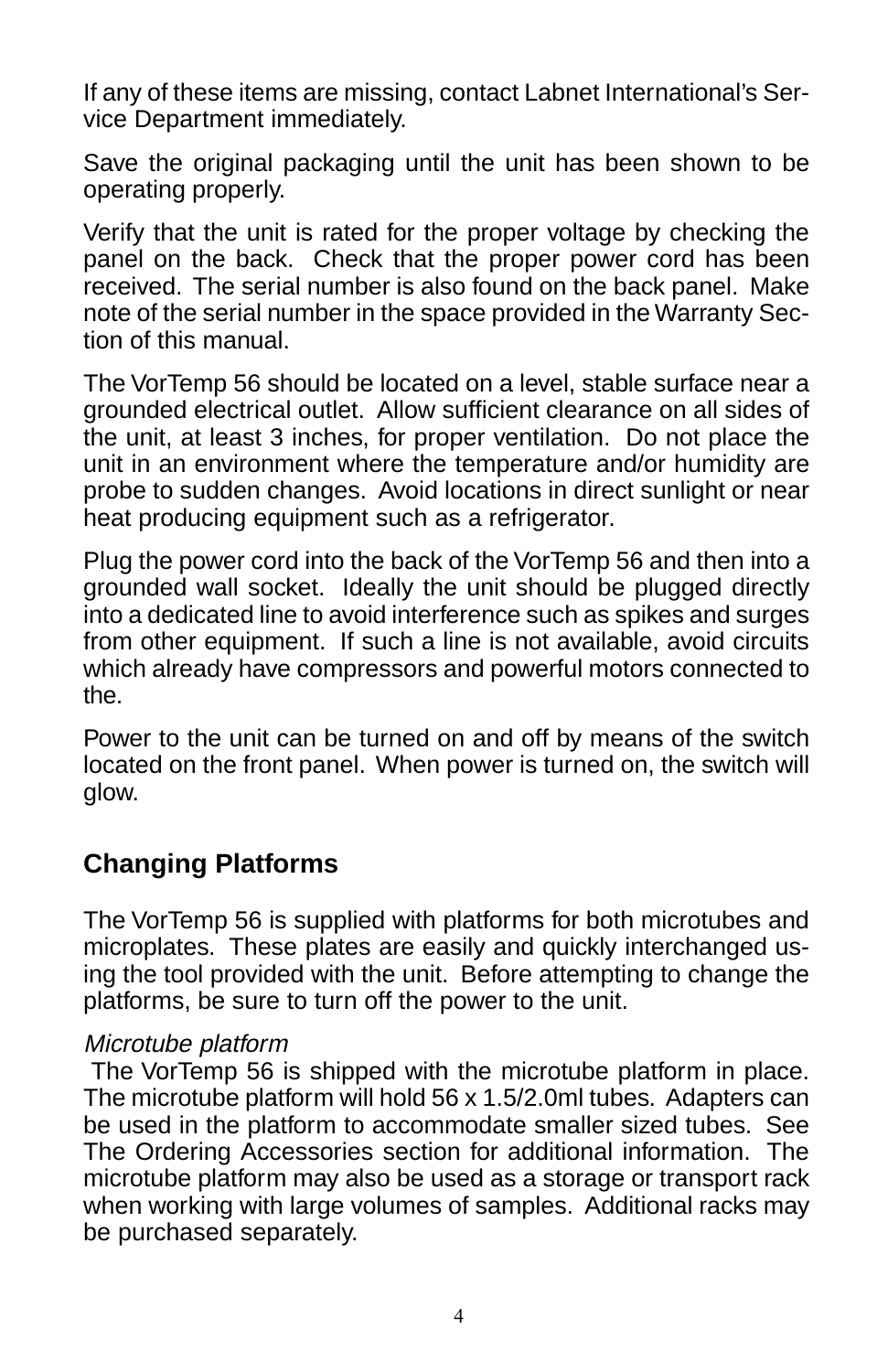To remove the microtube platform, simply grasp the knob in the center of the platform and pull gently upward. To replace, hold the platform by the center knob and line up the corner holes with the corner posts of the unit. When lined up, simply press the platform into place.

#### Microplate platform

The microplate platform will hold up to 4 standard microplates or 2 deep well plates. Temperature uniformity is affected by the number of plates loaded on the platform.

Most standard microplates are made of styrene or PVC. These plates should not be used above 45ºC as they will warp and melt. Be sure to check the manufacturers recommendations before using any microplate in the VorTemp 56.

To replace the microtube platform with the microplate platform:

1. Remove the microtube platform as described earlier in this section.

2. Remove the four corner posts using the tool provided with the unit. Remove the stainless steel tube guard held in place by the corner posts.

3. Center the microplate platform on the four corner post mounting screws.

4. Press the platform down gently so that it is seated on the screws. Using the tool provided with the unit, place the nuts packaged with the platform onto the screws.

Take care not to lose the mounting posts as these will be needed to change back to the microtube platform. To replace the microtube platform, simply reverse the process.

**Warning: If the unit has been in use prior to changing the platform, the platform and chamber walls may be hot. Take care not to touch the heating element located below the fan. Be sure that the unit is turned off prior to attempting to change the platforms.**

**When replacing the tube guard, it is extremely important that it is placed with the flat side down. Failure to do so may result in damage to the temperature sensor.**

## **Operating the VorTemp 56**

The front panel of the VorTemp 56 contains the mains power switch, display and 4 key membrane keypad. A representation of the front panel follows.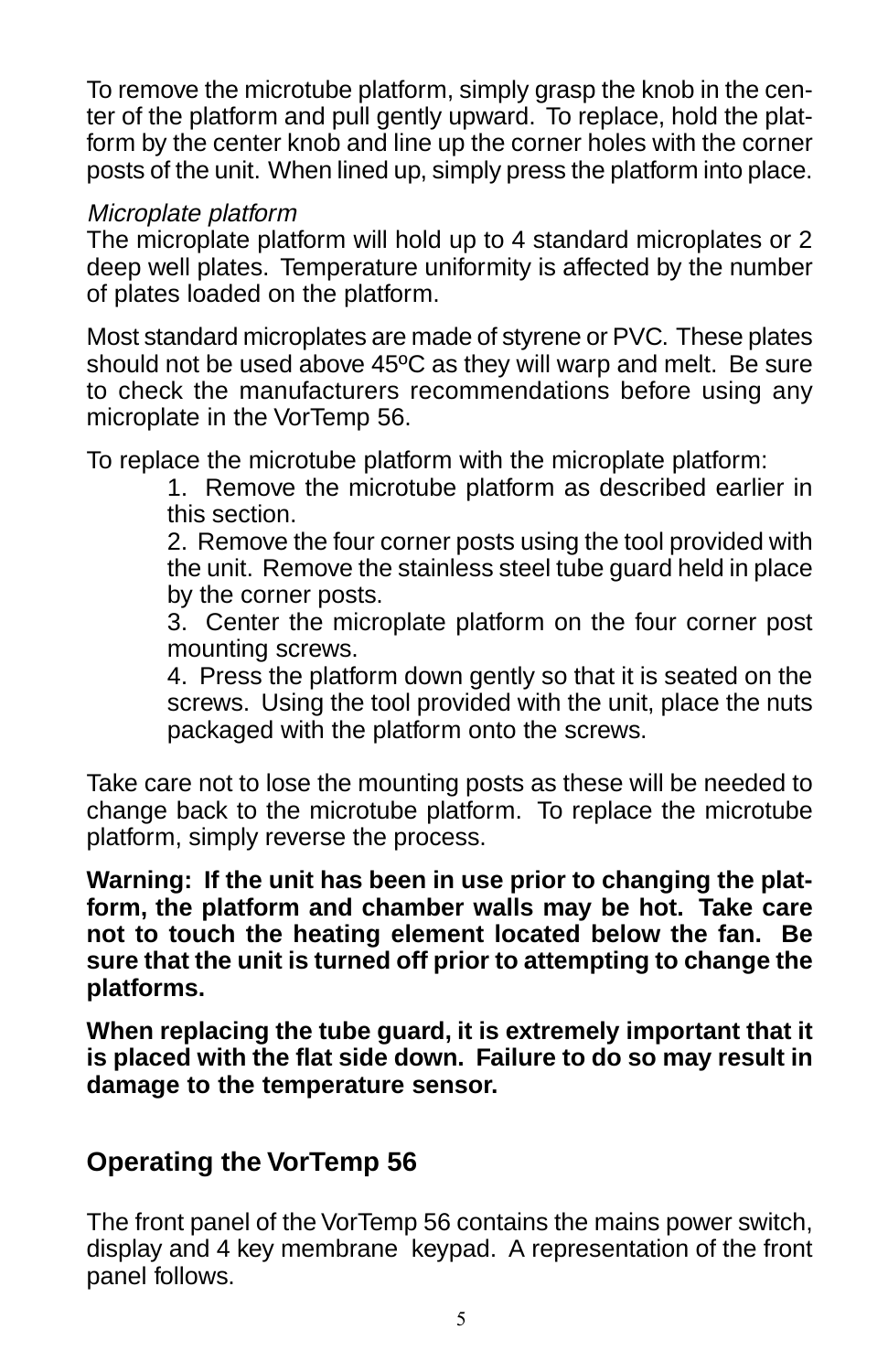

## Control Panel Functions

Functions of the keys are as follows:



**Up arrow** Increases value of selected parameter in setting mode. Switches between temporary values of parameters in running mode.

**Down arrow** Decreases value of selected parameter in setting mode. Switches between temporary values of parameters in running mode.



**Set key** Used for checking preset values of parameters or entering the set mode for parameters.

Cancels error messages in the running mode.

**Start/Stop** Does not function in the setting mode. Used to start START and stop unit as well as activate momentary run STOP. function in the running mode

#### Operating parameters

**Temperature** - Temperature in the VorTemp 56 can be set from 1º to 100ºC in 1º increments. The unit does not have a cooling system, therefore, for values set at or below ambient temperature, the unit will remain at ambient.

Temperature regulation is within  $\pm 0.5$ °C over the entire temperature range (valid for the microtube platform only). A bar below the temperature graphic on the display flashes when the heater is activated. If the unit is not in the run mode and the chamber temperature is over 60ºC, the display will flash.

To operate the VorTemp 56 without the temperature control option, use the arrow keys to adjust the temperature parameter to "OFF". This will deactivate the heating system.

Heating starts when the VorTemp 56 reaches its set speed. Increasing the speed value by more than 10% while the unit is in operation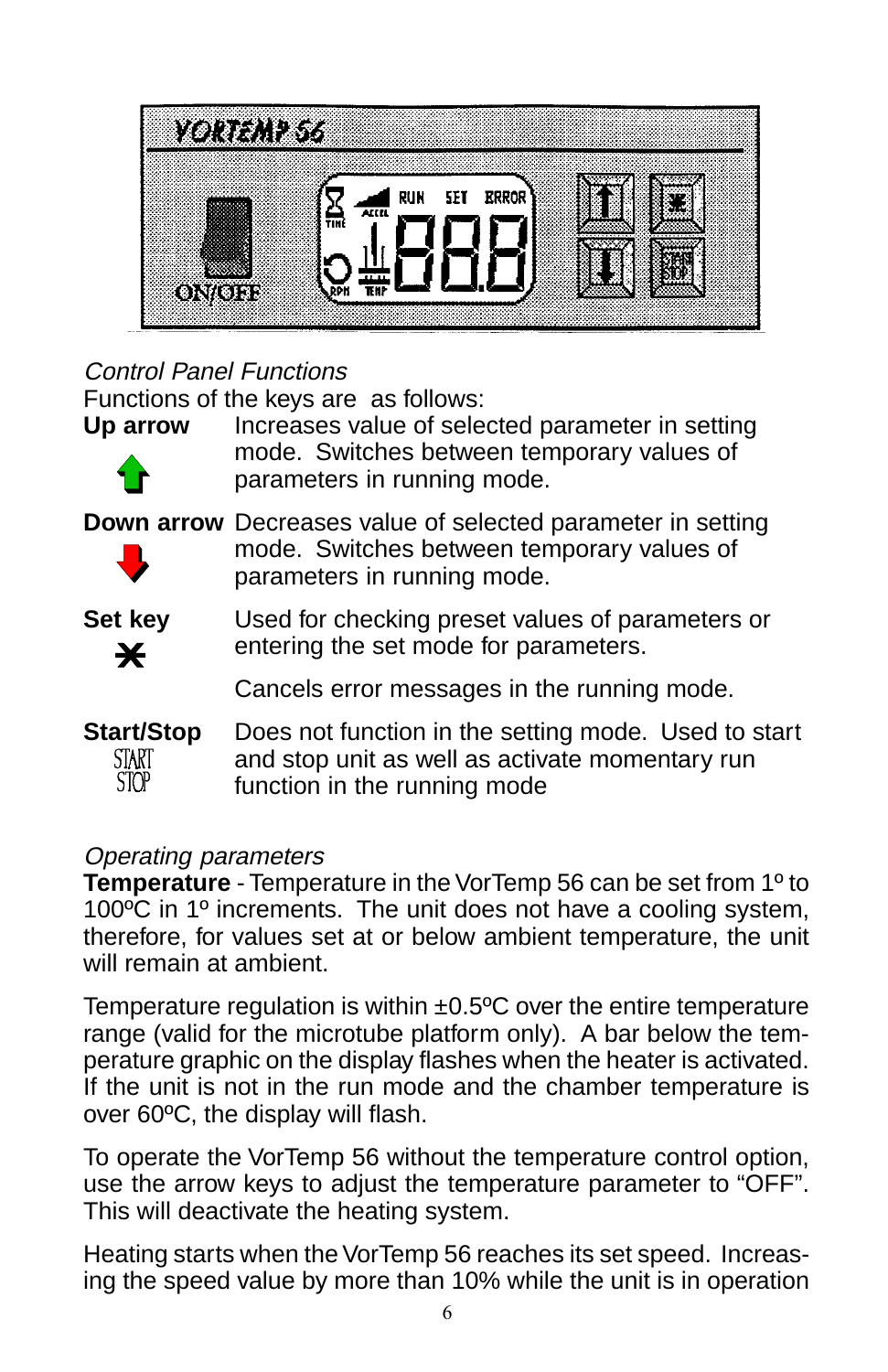can cause a malfunction of the heater. If this occurs, the unit will cease operation and "ERROR 6" will be displayed. Ppen the lid to decrease the temperature of the chamber and press the set key to clear the error.

The VorTemp 56 incorporates an independent thermal switch that will shut down operation of the heating system if the chamber temperature reaches 135º.

For incubations where temperature is crucial, the VorTemp 56 should be allowed to heat up for at least 30 minutes before the samples are placed in the unit. This ensures a stable temperature environment.

**RPM** - The speed of the unit can be set from 200 to 1500rpm (200 to 1300rpm in 220V version) in 10rpm increments. The display shows the speed divided by 10, ie a display of 118 represents a shaking speed of 1180rpm.

**Acceleration** - Three levels of acceleration can be preselected. The level selected is dependent upon the sample.

> Level 1 - soft acceleration. Acceleration from 0 to 500rpm is very soft. Maximum speed is reached slowly. Suitable for fragile samples or low mixing speeds.

> Level 2 - middle acceleration. Suitable for less fragile samples and mixing at lower speeds.

> Level 3 - fast acceleration. Suitable for robust samples and all speed ranges.

**Timer** - time of operation can be set from 1 to 999 minutes in 1 minute increments. An alarm will sound when time runs out. Continuous operation may be selected by using the arrow keys to adjust the time parameter to "HLD". The unit will run at the preset speed until the stop key is preset or the parameter value is changed.

The time of operation may be changed while the unit is running. However, it is important to remember the following: When time is increased, the new period of time will be equal to the difference between the time already passed and the new set time. (ie timer originally set for 12 minutes. After 5 minutes have passed, the time is increased to 15 minutes. After the change, the unit will run for an additional 10 minutes: 5-15=10)

If the time value is decreased during operation, the unit will run for a period equal to the difference between the new preset time and the time remaining for the old value. If the new value is less than the amount of time already elapsed, the unit will stop.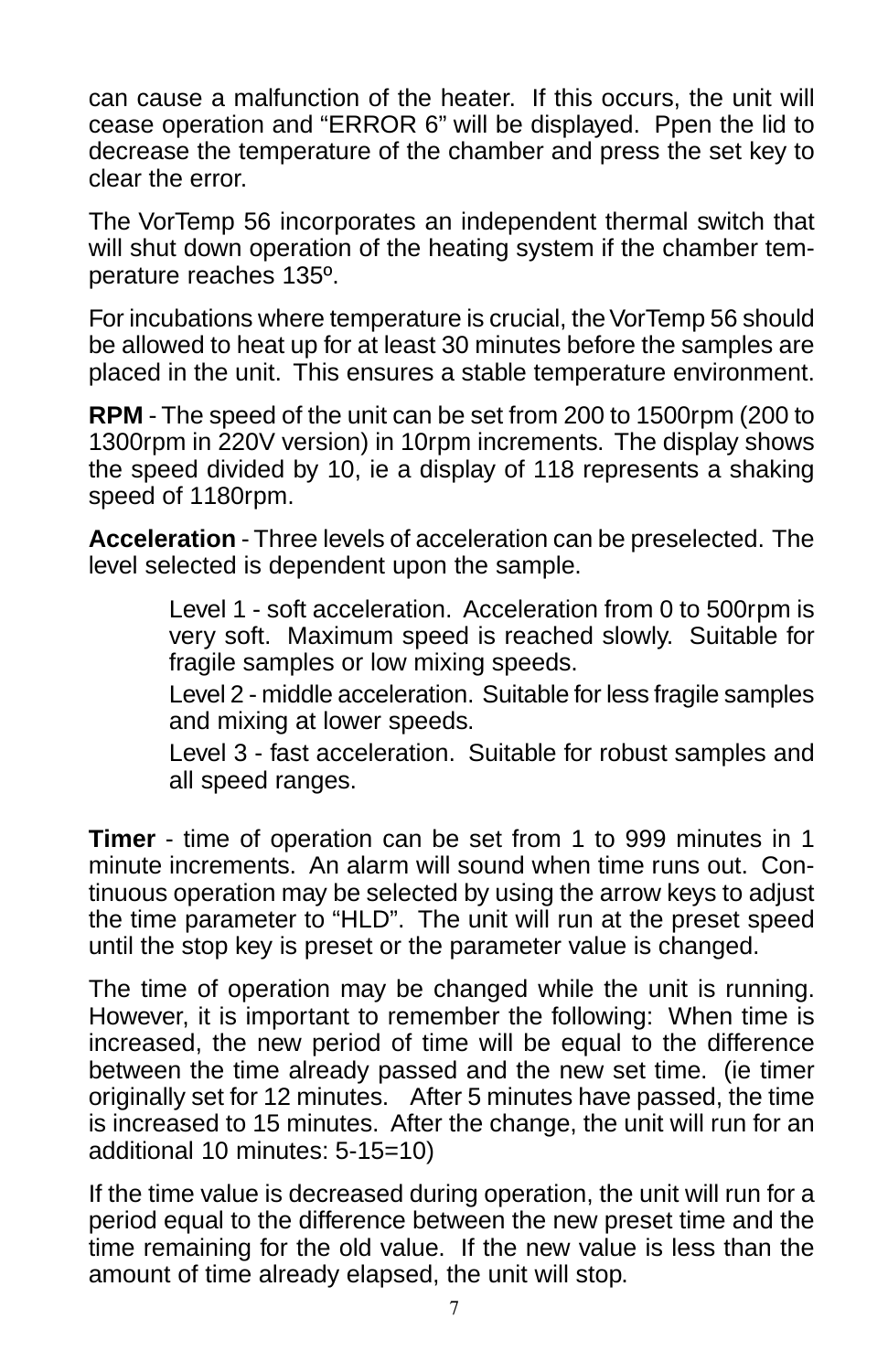In addition to continuous and timed operation, the VorTemp 56 can be run in momentary mode. A momentary run is activated by holding down the start/stop key when the unit is not in operation. The unit will operate on the preset parameters as long as the key is pressed. Elapsed time is shown on the display.

#### Setting Run Parameters

Press the up and down arrow keys to scroll through the parameters. The display will show a graphical representation of the function as well as the parameters current value. When the parameter to be changed is displayed, press the set (star) key. The display will show the current set value and the word SET will be shown on the display. Change the parameter using the arrow keys. The confirm the new setting, press the set key. Setting of a new value overwrites the old value in the memory.

Note: if no key is pressed for 15 seconds while in the set mode, the displayed value will then be stored in memory and the unit will exit the set mode.

#### Starting Operation

When the start/stop key is pressed, the VorTemp 56 will enter the running mode. This is indicated by the word RUN in the display All four keys on the keypad are active in the run mode. Their functions are as follows.

Pressing the Start/Stop key the first time will activate the running mode using the last set parameter values. Holding this key for more than one second will activate the momentary run function. The timer will count the elapsed time and the unit will run until the key is released. Pressing the Start/Stop key while the unit is running will stop operation.

The up and down arrow keys are used in the running mode to scroll between the current parameter values. Set values can be viewed by pressing the star key.

Note: While in the run mode, the values of certain parameters, including time and temperature can be changed. The shaking speed cannot be changed while in the run mode. If this is attempted, the unit will enter system error and an alarm will sound.

The set key, while used to enter the set mode for a limited number of parameters while the unit is in operation, is also used to cancel error messages and to cancel the alarm mode.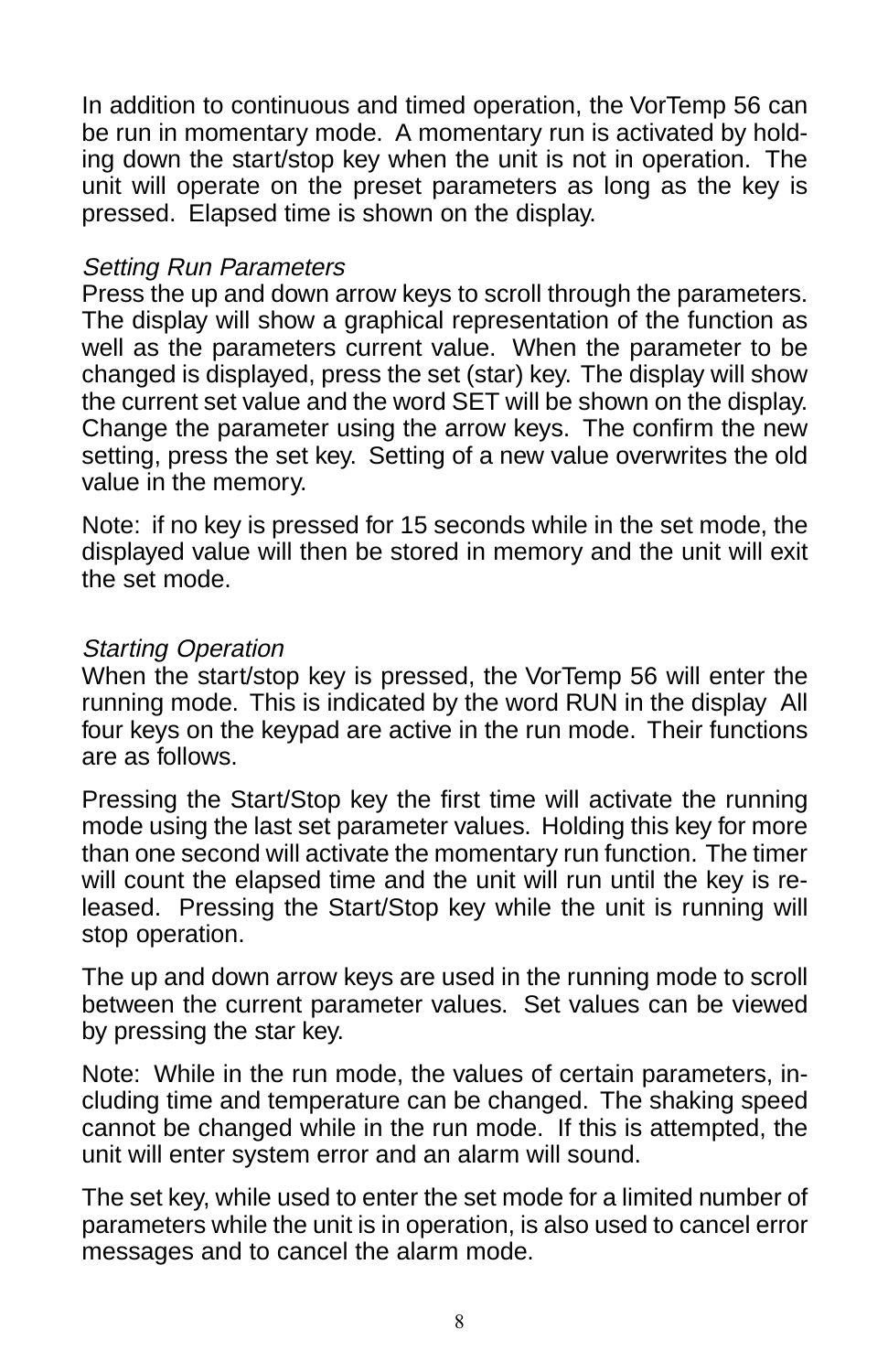# **Safety Precautions**

The following precautions should be taken when operating or working near the VorTemp 56.

> Always disconnect the unit from the power source when changing platforms.

> Take care when changing the platforms as the platform and walls may be hot. Protect hands if the unit has been used at elevated temperatures.

> Disconnect the unit from the power source before cleaning. The unit should be cleaned with a soft, slightly damp cloth. Do not submerge the unit or use harsh cleaners or aerosols.

> Do not use the unit near water sources. Take care that liquids do not enter the chamber, especially during the cleaning procedures.

> Be sure that the caps on all tubes are secured before closing the lid of the unit.

> Do not place electrical conducting objects into the VorTemp 56's chamber. In the case of a malfunction, do not attempt to service the unit. Contact qualified service personnel.

Never operate the shaker without a platform securely attached.

Always wear shatterproof eye protection.

Always make certain that the platform and any hardware are secure before operating the VorTemp 56.

Solvents and flammables should not be used on or near the unit.

Hazardous samples should be shaken only in appropriate containment vessels.

## **Care and Maintenance**

The VorTemp 56 should be wiped down after each use with a soft cloth. Do not immerse in water or pour liquids over the unit as electrical shock may occur.

The VorTemp 56 requires no routine maintenance or lubrication. To assure a long life, the unit should be used in a dry, non-aggressive environment.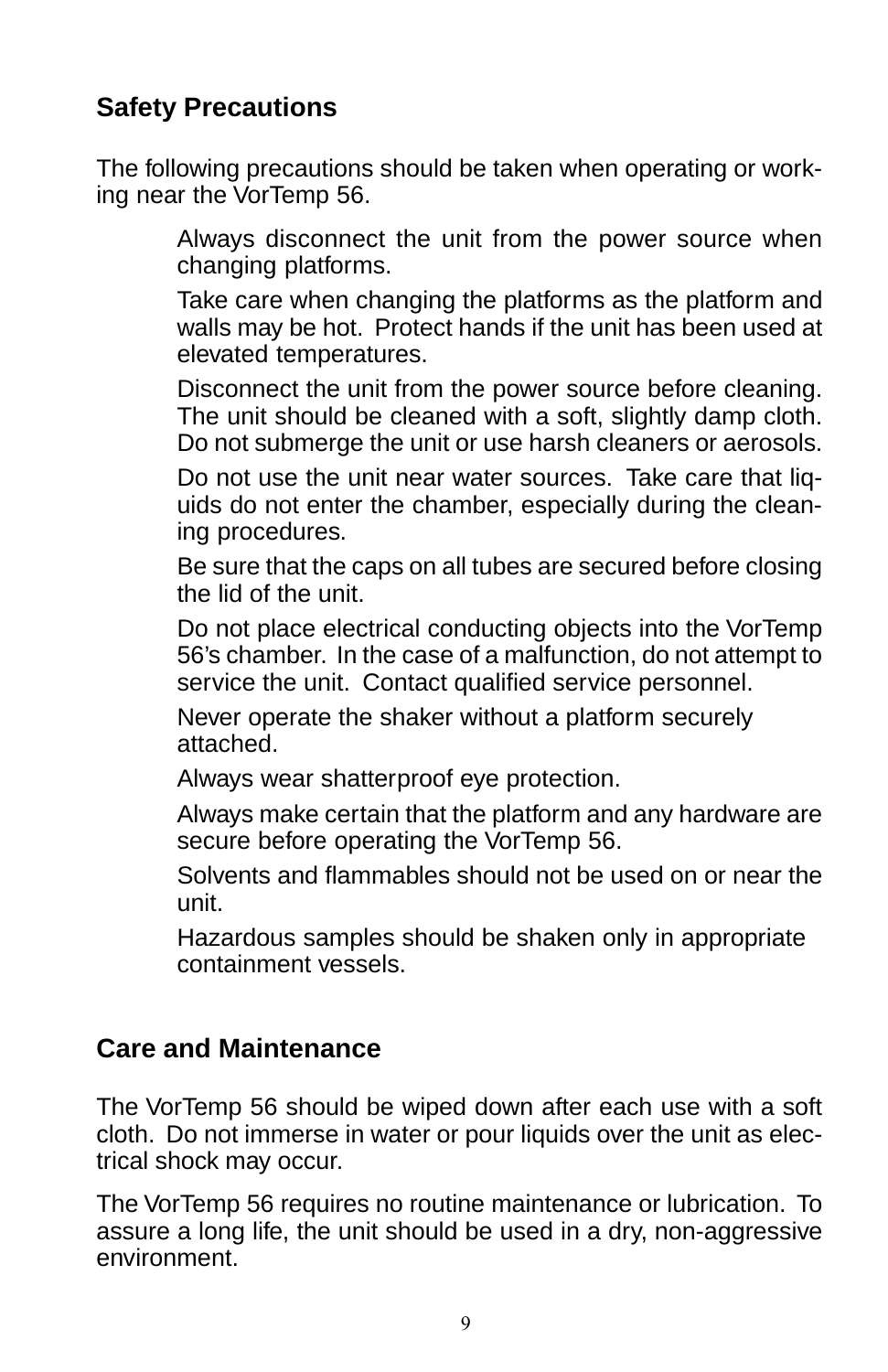# **Troubleshooting and Error Codes**

The microprocessor in the VorTemp 56 continuously runs a self diagnostic program to ensure safe and reliable operation. If a problem is found, an error code appears in the display and an alarm sounds. To stop the alarm and return to the run display, press the set key.

**ERROR 1**: Signifies a problem with motor regulation. The unit will automatically stop. Check for an obstruction of the platform or platform that is placed in the unit improperly. This code may also appear is the start/stop button is pushed rapidly and repeatedly while the unit is in operation. If ERROR 1 appears repeatedly, call for service.

**ERROR 2**: This code appears when there is a problem with the temperature sensor. Unit automatically stops.

**ERROR 5:** This error appears when the lid is opened during normal operation. Opening the lid during operation allows ambient air to flow into the chamber, thereby lowering the temperature. To compensate for this the heater is activated.. Continued operation with the lid open would cause the unit to overheat and damage samples upon closing the lid.

The lid may be opened for up to 5 seconds without the device stopping. When the lid is opened, ERROR will flash on the display. After 5 seconds, ERROR 5 will be displayed, an alarm will sound and the unit will cease operation. If the lid is closed and the start/stop key pressed within 10 seconds of ERROR 5 appearing, operation will resume.

If **ERROR 5** is displayed and cannot be cancelled with the set key, there may be a problem with the lid sensor. Push and pull the sensor (sliver post located on the top of the machine under the lid - is depressed when the lid is closed) gently several times. If the message still does not disappear, call for service.

**ERROR 6**: If the temperature of the chamber rises more than 2º above the set temperature, this code will appear and operation of the unit will stop. Common causes of this error are changing the set temperature value to one lower than the chamber temperature, opening the lid frequently during operation and changing the speed by more than 10% during operation. Error 6 may also signify a malfunction of the heating system.

If this code appears, open the lid to cool the chamber. Switch the display to show the actual chamber temperature. This temperature should decrease fairly quickly. If it does not, there may be a failure in